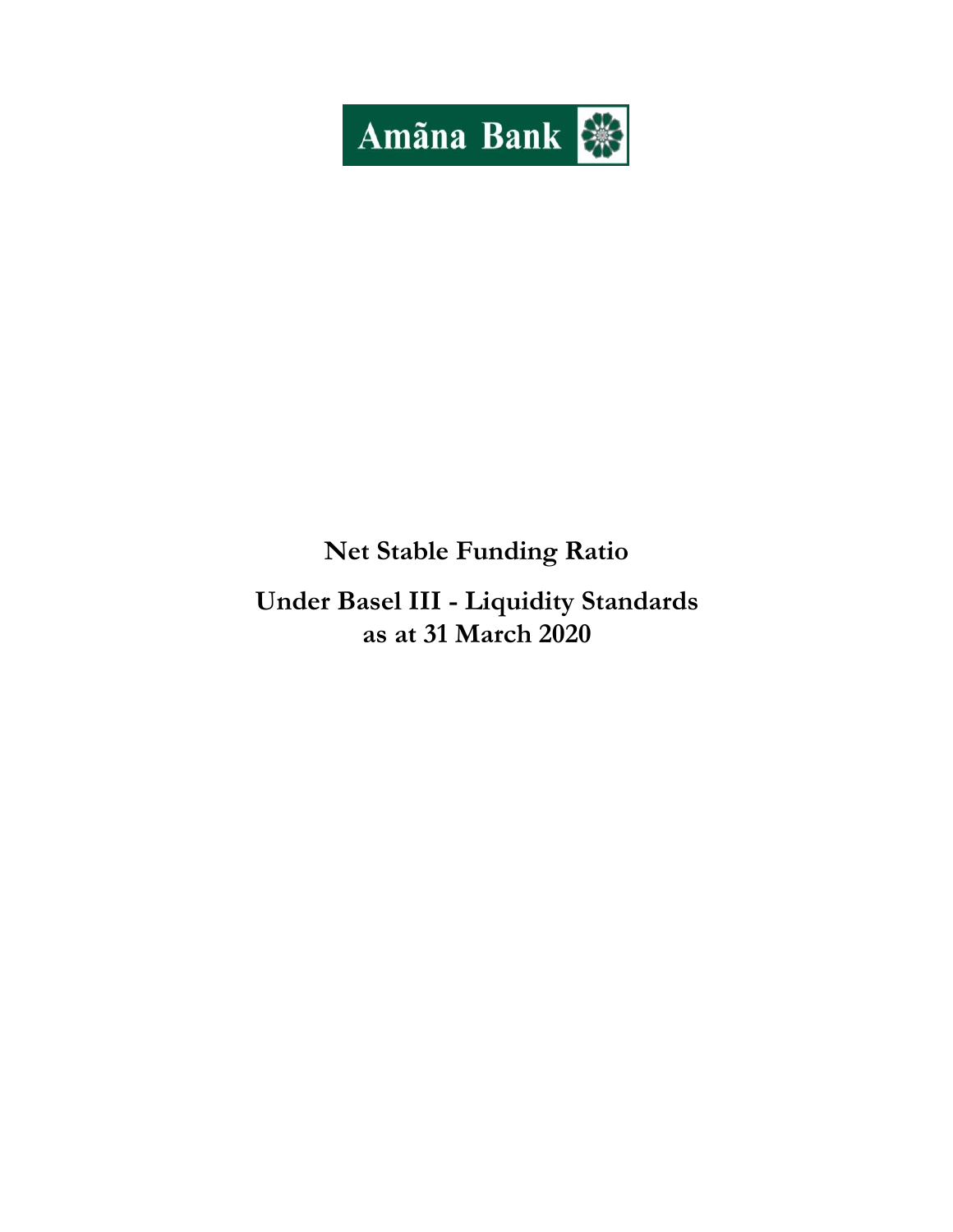

## **1. Calculation of NSFR**

| Code         | Item                                              | Weighted<br>Amount<br>as at<br>31 Mar 2020 | Weighted<br>Amount<br>as at<br>31 Dec 2019 |
|--------------|---------------------------------------------------|--------------------------------------------|--------------------------------------------|
| 32.1.1.0.0.0 | Total Available Stable Funding                    | 78,371,540                                 | 73,138,938                                 |
| 32.1.2.0.0.0 | Required Stable Funding - On Balance Sheet Assets | 40,026,538                                 | 39,141,042                                 |
| 32.1.3.0.0.0 | Required Stable Funding - Off Balance Sheet Items | 653,255                                    | 658,675                                    |
| 32.1.4.0.0.0 | Total Required Stable Funding                     | 40,679,793                                 | 39,799,718                                 |
| 32.1.5.0.0.0 | NSFR (Minimum Requirement 100%)                   | 193%                                       | 184%                                       |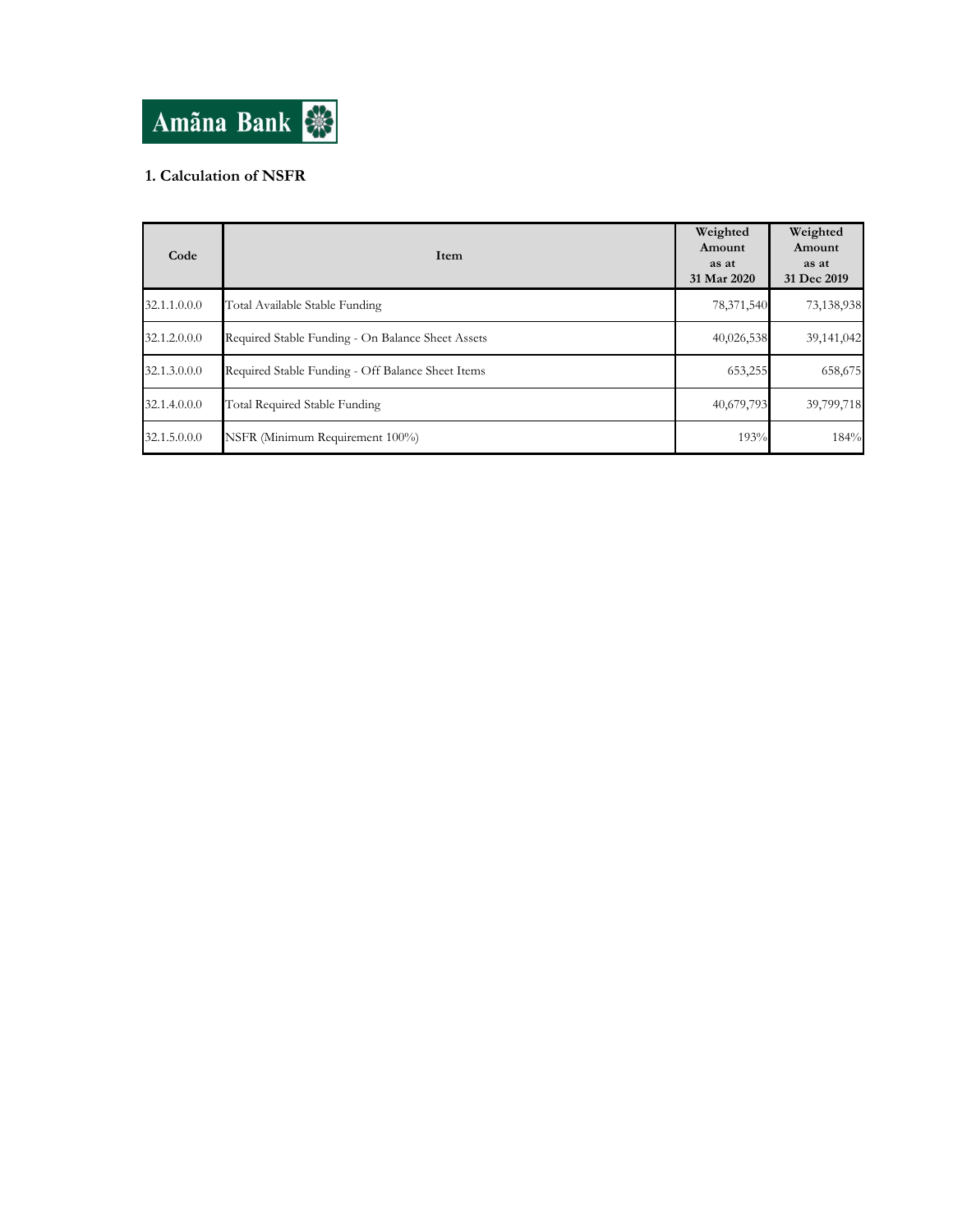

### **2. Total Available Stable Funding**

| Code         | Item                                                                                                                                                                                              | Unweighted<br>Amount<br>as at<br>31 Mar 2020 | <b>ASF</b><br>Factor | Weighted<br>Amount<br>as at<br>31 Mar 2020 |
|--------------|---------------------------------------------------------------------------------------------------------------------------------------------------------------------------------------------------|----------------------------------------------|----------------------|--------------------------------------------|
| 32.2.0.0.0.0 | <b>Total Available Stable Funding</b>                                                                                                                                                             |                                              |                      | 78,371,540                                 |
| 32.2.1.0.0.0 | Liabilities and capital assigned a 100% ASF factor                                                                                                                                                |                                              |                      | 19,661,306                                 |
| 32.2.1.1.0.0 | Total regulatory capital before capital deductions (excluding Tier 2 instruments with<br>residual maturity of less than one year)                                                                 | 11,040,467                                   | 100%                 | 11,040,467                                 |
| 32.2.1.2.0.0 | Any other capital instrument with effective residual maturity of one year or more                                                                                                                 |                                              | 100%                 |                                            |
| 32.2.1.3.0.0 | Secured and unsecured borrowings and liabilities with effective residual maturities of one<br>vear or more                                                                                        | 8,620,840                                    |                      | 8,620,840                                  |
| 32.2.1.3.1.0 | Net deferred tax liabilities                                                                                                                                                                      | 194,315                                      | 100%                 | 194,315                                    |
| 32.2.1.3.2.0 | Minority interest                                                                                                                                                                                 |                                              | 100%                 |                                            |
| 32.2.1.3.3.0 | Other liabilities                                                                                                                                                                                 | 8,426,525                                    | 100%                 | 8,426,525                                  |
| 32.2.2.0.0.0 | Liabilities assigned a 90% ASF factor                                                                                                                                                             | 62,265,222                                   |                      | 56,038,700                                 |
| 32.2.2.1.0.0 | Non-maturity deposits and term deposits with residual maturity of less than one year<br>provided by retail customers and SME                                                                      | 62,265,222                                   | 90%                  | 56,038,700                                 |
| 32.2.3.0.0.0 | Liabilities assigned a 50% ASF factor                                                                                                                                                             | 5,343,067                                    |                      | 2,671,533                                  |
| 32.2.3.1.0.0 | Funding with residual maturity of less than one year provided by non-financial corporate<br>customers                                                                                             | 59,118                                       | 50%                  | 29,559                                     |
| 32.2.3.2.0.0 | Operational deposits                                                                                                                                                                              | 3,279,598                                    | 50%                  | 1,639,799                                  |
| 32.2.3.3.0.0 | Funding with residual maturity of less than one year from sovereigns, Public Sector<br>Entities (PSEs), and Multilateral Development Banks (MDBs)                                                 |                                              | 50%                  |                                            |
| 32.2.3.4.0.0 | Other funding with residual maturity between six months and less than one year not<br>included in the above categories, including funding provided by central banks and<br>financial institutions | 2,004,351                                    |                      | 1,002,175                                  |
| 32.2.3.4.1.0 | Net deferred tax liabilities                                                                                                                                                                      |                                              | 50%                  |                                            |
| 32.2.3.4.2.0 | Minority interest                                                                                                                                                                                 |                                              | 50%                  |                                            |
| 32.2.3.4.3.0 | Other liabilities                                                                                                                                                                                 | 2,004,351                                    | 50%                  | 1,002,175                                  |
| 32.2.4.0.0.0 | Liabilities assigned a 0% ASF factor                                                                                                                                                              | 11,052,596                                   |                      |                                            |
| 32.2.4.1.0.0 | All other liabilities and equity not included in the above categories including other funding<br>with residual maturity of less than six months from central banks and financial institutions     | 167,163                                      | 0%                   |                                            |
| 32.2.4.2.0.0 | Other liabilities without a stated maturity                                                                                                                                                       | 2,650,016                                    |                      |                                            |
| 32.2.4.2.1.0 | Net deferred tax liabilities                                                                                                                                                                      |                                              |                      |                                            |
| 32.2.4.2.2.0 | Minority interest                                                                                                                                                                                 |                                              |                      |                                            |
| 32.2.4.2.3.0 | Other liabilities                                                                                                                                                                                 | 2,650,016                                    | $0\%$                |                                            |
| 32.2.4.3.0.0 | NSFR derivative liabilities net of derivative assets (if NSFR derivative liabilities are greater<br>than NSFR derivative assets)                                                                  | 8,235,417                                    | $0\%$                |                                            |
| 32.2.4.4.0.0 | "Trade date" payables arising from purchases of financial instruments, foreign currencies<br>and commodities                                                                                      |                                              |                      |                                            |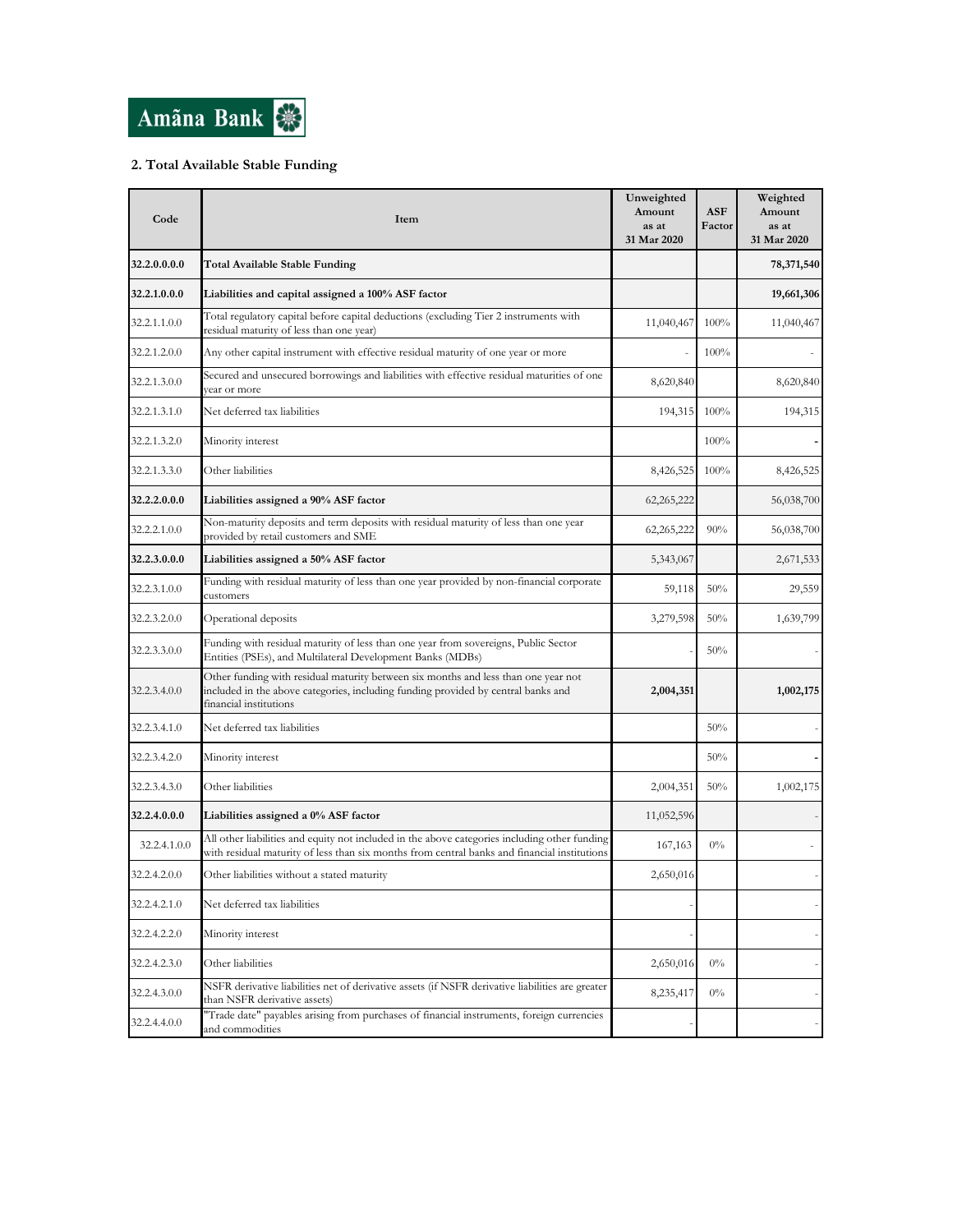

### **3. Required Stable Funding – On Balance Sheet Assets**

| Code         | Item                                                                                                                                                                 | Unweighted      |                      | Weighted        |
|--------------|----------------------------------------------------------------------------------------------------------------------------------------------------------------------|-----------------|----------------------|-----------------|
|              |                                                                                                                                                                      | Amount<br>as at | <b>ASF</b><br>Factor | Amount<br>as at |
|              |                                                                                                                                                                      | 31 Mar 2020     |                      | 31 Mar 2020     |
| 32.3.0.0.0.0 | Required Stable Funding - On Balance Sheet Assets                                                                                                                    |                 |                      | 40,026,538      |
| 32.3.1.0.0.0 | Assets assigned a 0% RSF factor                                                                                                                                      |                 |                      |                 |
| 32.3.1.1.0.0 | Cash in hand                                                                                                                                                         | 1,792,423       | $0\%$                |                 |
| 32.3.1.2.0.0 | Central bank reserves (Statutory Reserve Ratio (SRR) including excess SRR)                                                                                           | 4,100,977       | $0\%$                |                 |
| 32.3.1.3.0.0 | All claims on central banks with residual maturities of less than six months                                                                                         |                 | $0\%$                |                 |
| 32.3.1.4.0.0 | "Trade date" receivables arising from sales of financial instruments, foreign currencies and commodities                                                             |                 | $0\%$                |                 |
| 32.3.2.0.0.0 | Assets assigned a 5% RSF factor                                                                                                                                      |                 |                      |                 |
| 32.3.2.1.0.0 | Unencumbered Level 1 assets                                                                                                                                          |                 |                      |                 |
| 32.3.2.1.1.0 | Qualifying marketable securities                                                                                                                                     |                 |                      |                 |
| 32.3.2.1.1.1 | Issued by sovereigns                                                                                                                                                 |                 | $5\%$                |                 |
| 32.3.2.1.1.2 | Guaranteed by sovereigns                                                                                                                                             |                 | $5\%$                |                 |
| 32.3.2.1.1.3 | Issued or guaranteed by central banks                                                                                                                                |                 | $5\%$                |                 |
| 32.3.2.1.1.4 | Issued or guaranteed by BIS, IMF, ECB and European Community or eligible MDBs                                                                                        |                 | $5\%$                |                 |
| 32.3.2.2.0.0 | 20% of derivative liabilities                                                                                                                                        |                 | $5\%$                |                 |
| 32.3.3.0.0.0 | Assets assigned a 10% RSF factor                                                                                                                                     |                 |                      |                 |
| 32.3.3.1.0.0 | Unencumbered loans to financial institutions with residual maturities of less than six months                                                                        |                 | 10%                  |                 |
| 32.3.4.0.0.0 | Assets assigned a 15% RSF factor                                                                                                                                     |                 |                      |                 |
| 32.3.4.1.0.0 | Unencumbered Level 2A assets                                                                                                                                         |                 |                      |                 |
| 32.3.4.1.1.0 | Qualifying marketable securities                                                                                                                                     |                 |                      |                 |
| 32.3.4.1.1.1 | Issued or guaranteed by sovereigns                                                                                                                                   |                 | 15%                  |                 |
| 32.3.4.1.1.2 | Issued or guaranteed by central banks                                                                                                                                |                 | 15%                  |                 |
| 32.3.4.1.1.3 | Issued or guaranteed by PSEs                                                                                                                                         |                 | 15%                  |                 |
| 32.3.4.1.1.4 | Issued or guaranteed by MDBs                                                                                                                                         |                 | 15%                  |                 |
| 32.3.4.1.2.0 | Qualifying non-financial corporate debt securities (including commercial paper and promissory notes)<br>und covered bonds                                            |                 | 15%                  |                 |
| 32.3.4.1.3.0 | Qualifying investments in gilt unit trust backed by Government of Sri Lanka (GOSL) securities                                                                        |                 | 15%                  |                 |
| 32.3.4.2.0.0 | All other unencumbered loans to financial institutions with residual maturities of less than six months                                                              |                 | 15%                  |                 |
| 32.3.5.0.0.0 | Assets assigned a 50% RSF factor                                                                                                                                     |                 |                      | 11,148,653      |
| 32.3.5.1.0.0 | Unencumbered Level 2B assets                                                                                                                                         |                 |                      | 31,239          |
| 32.3.5.1.1.0 | Qualifying non-financial corporate debt securities (including commercial paper and promissory notes)                                                                 |                 | 50%                  |                 |
| 32.3.5.1.2.0 | Qualifying non-financial common equity shares                                                                                                                        | 62,477          | 50%                  | 31,239          |
| 32.3.5.1.3.0 | Residential mortgage backed securities (RMBS) with a credit rating of at least AA                                                                                    |                 | 50%                  |                 |
| 32.3.5.2.0.0 | HQLA encumbered for a period of six months or more and less than one year                                                                                            |                 | 50%                  |                 |
| 32.3.5.3.0.0 | Unencumbered loans to financial institutions and central banks with residual maturity between six<br>months and less than one year                                   |                 | 50%                  |                 |
| 32.3.5.4.0.0 | Deposits held at other financial institutions for operational purposes                                                                                               |                 | 50%                  |                 |
| 32.3.5.5.0.0 | All other non HQLA not included in the above categories with residual maturity of less than one year                                                                 | 22,234,828      | 50%                  | 11,117,414      |
| 32.3.6.0.0.0 | Assets assigned a 65% RSF factor                                                                                                                                     |                 |                      | 1,910,444       |
| 32.3.6.1.0.0 | Qualifying unencumbered residential mortgages with a residual maturity of one year or more                                                                           | 2,939,144       | 65%                  | 1,910,444       |
| 32.3.6.2.0.0 | Other qualifying unencumbered loans not included in the above categories, excluding loans to financial<br>institutions, with a residual maturity of one year or more |                 |                      | 22,673,718      |
| 32.3.7.0.0.0 | Assets assigned a 85% RSF factor                                                                                                                                     |                 | 0.85                 |                 |
| 32.3.7.1.0.0 | Cash, securities or other assets posted as initial margin for derivative contracts                                                                                   |                 | 85%                  |                 |
| 32.3.7.2.0.0 | Other unencumbered performing loans                                                                                                                                  | 26,674,963      | 85%                  | 22,673,718      |
| 32.3.7.3.0.0 | Unencumbered securities that are not in default and do not qualify as HQLA                                                                                           |                 | 85%                  |                 |
| 32.3.7.4.0.0 | Physical traded commodities, including gold                                                                                                                          |                 | 85%                  |                 |
| 32.3.8.0.0.0 | Assets assigned a 100% RSF factor                                                                                                                                    |                 |                      | 4,293,724       |
| 32.3.8.1.0.0 | All assets that are encumbered for a period of one year or more                                                                                                      |                 | 100%                 |                 |
| 32.3.8.2.0.0 | NSFR derivative assets net of NSFR derivative liabilities if NSFR derivative assets are greater than NSFR<br>derivative liabilities                                  |                 | 100%                 |                 |
| 32.3.8.3.0.0 | All other assets not included in above                                                                                                                               | 4,293,724       | 100%                 | 4,293,724       |